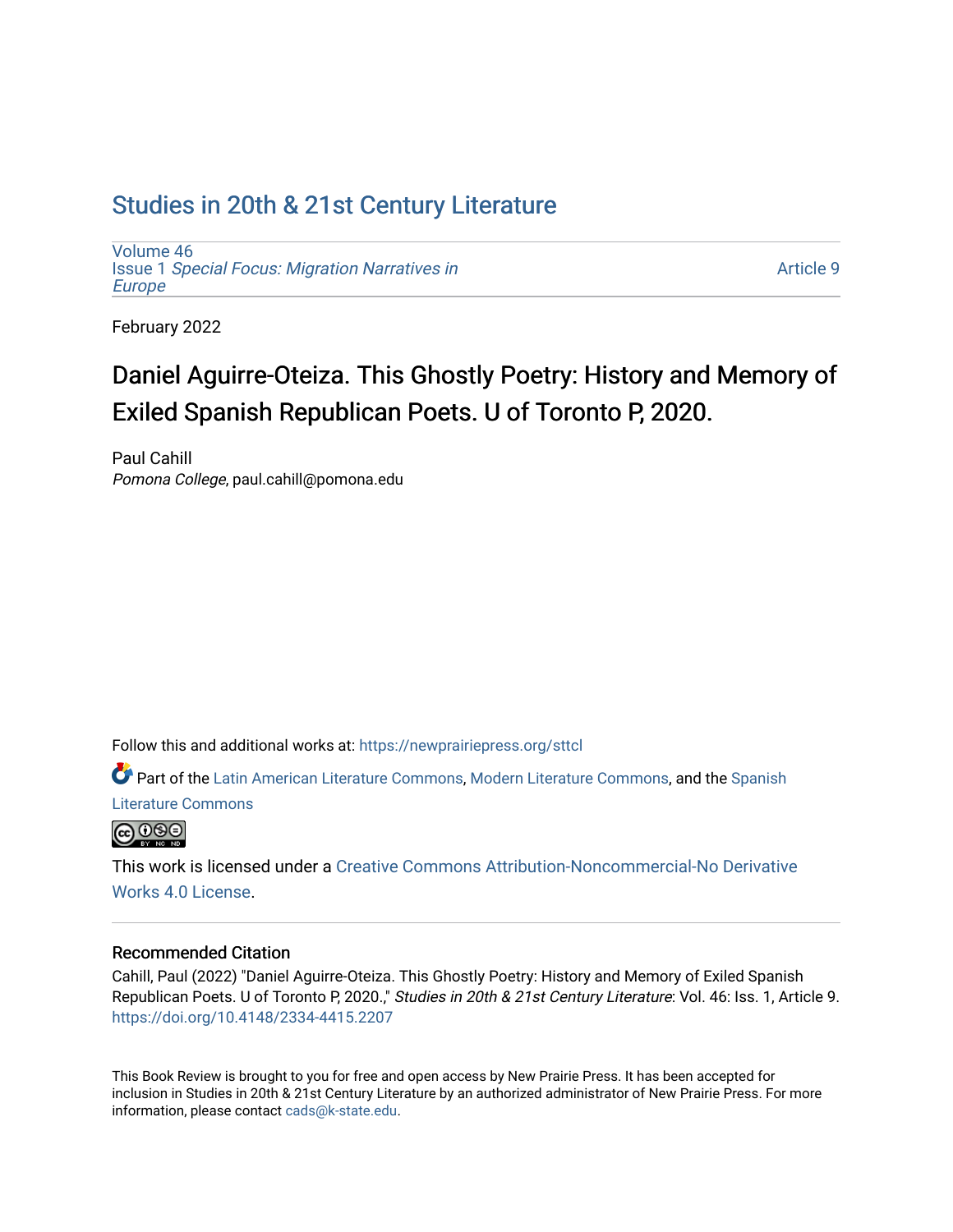### Daniel Aguirre-Oteiza. This Ghostly Poetry: History and Memory of Exiled Spanish Republican Poets. U of Toronto P, 2020.

### Abstract

Review of Daniel Aguirre-Oteiza, This Ghostly Poetry: History and Memory of Exiled Spanish Republican Poets. U of Toronto P, 2020. xii + 369 pp.

### Keywords

Spanish Poetry, Exile, Memory, Juan Ramón Jiménez, Luis Cernuda, Max Aub, Tomás Segovia, Antonio Machado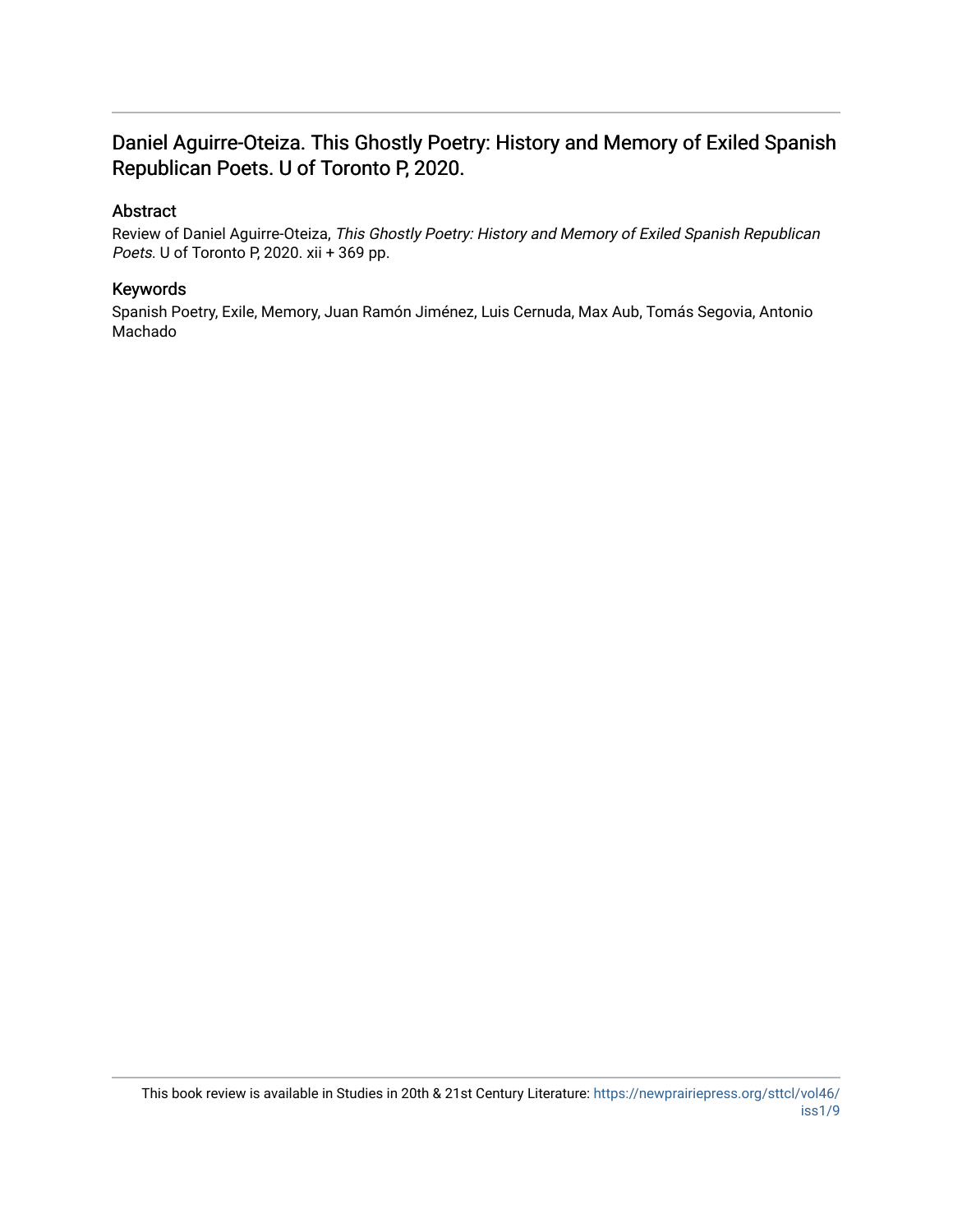Aguirre-Oteiza, Daniel. *This Ghostly Poetry: History and Memory of Exiled Spanish Republican Poets*. U of Toronto P, 2020. xii + 369 pp.

By focusing on poets whose connections to Spain reveal varying degrees of complexity and teasing out what is at stake in efforts to tie them and their work more tightly to dominant narratives of Spanish national and literary identity, *This Ghostly Poetry* represents a significant contribution to the field of modern Spanish poetry and historical memory studies in Spain. Daniel Aguirre-Oteiza's study looks at canonical figures whose legacies are to this day still contested and misunderstood, like Antonio Machado (1875-1939), Juan Ramón Jiménez (1881- 1958), and Luis Cernuda (1902-1963), as well as figures like Max Aub (1903- 1972) and Tomás Segovia (1927-2011), whose complex biographical circumstances make them even harder to fit into dominant critical narratives.

The key question this book addresses is the wide range of ways in which the work of exiled Spanish Republican poets disrupts traditional narratives of national identity and belonging during the post-Civil War era. Aguirre-Oteiza's readings frame exile in both concrete thematic terms as well as in a larger conceptual sense and construct a nuanced understanding of exile that encompasses both inner exile and the multiple geographical inflections of Spanish Republican exile in places like France, North Africa, England, the United States, and Latin America. Key theoretical sources that anchor *This Ghostly Poetry* come from the field of literary—and specifically lyric—theory, including work by Jonathan Culler, Barbara Johnson, David Nowell Smith, and Jahan Ramazani, as well as work from the field of memory studies. The study also establishes a thorough dialogue with the work of important scholars in the field of Spanish studies like Sebastiaan Faber and Jo Labanyi.

Following the introduction—"On Forewords and Historical Ghosts"—the book is divided into two parts. The first part, "Exiles in Literary History," lays the groundwork for readings of individual authors by fleshing out the dominant trends and tensions related to the question of writing itself and the ways writing is framed by literary history as a larger institution. The two chapters that make up this part, "Re-Engaging with Ghosts in the Poetic Machine" and "Writing the War, Re-Writing the Nation, Embodying the Voice of the People" look at larger critical discussions of exile and the role poets played in conceptions of Spanish identity both during and after the Spanish Civil War. The latter chapter addresses important poems by César Vallejo, Miguel Hernández, León Felipe, and Pablo Neruda.

The book's second part, "Exiles in Poetic Memory," explores case studies in the form of readings of the work of Juan Ramón Jiménez (*Guerra en España* 'War in Spain'), Luis Cernuda ("1936"), Max Aub (*Antología traducida* 'Translated Anthology'), and Tomás Segovia. Although this study's focus is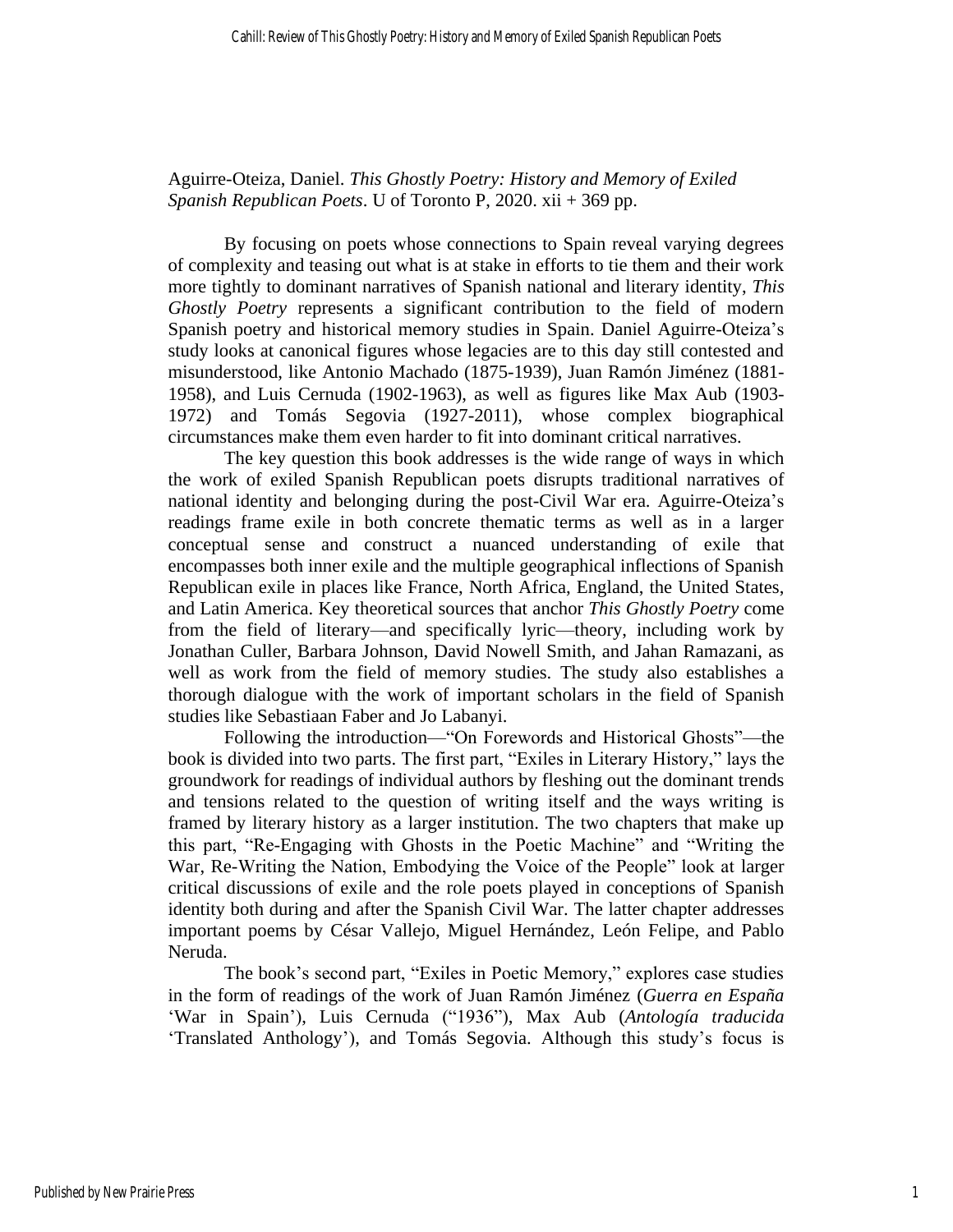poetry, it engages very effectively with key examples of the dominant texts associated with memory studies in Spain today. A discussion of Javier Cercas's novel *Soldados de Salamina* (*Soldiers of Salamis*) and its engagement with poetry anchors the context established in Part One of Aguirre-Oteiza's study, while an insightful engagement with and critique of Antonio Muñoz Molina's novel *Sefarad* (*Sepharad*) occupies the second half of the chapter dedicated to Max Aub's work and legacy.

As the title of the "coda" with which *This Ghostly Poetry* ends indicates ("Antonio Machado's Afterlives and Memories of Spanish Literary History"), Machado is a key figure running throughout Aguirre-Oteiza's book. This book looks at Machado's life, death, and work, paying special attention to his enigmatic and oft-examined last verse/poem ("Estos días azules y este sol de la infancia" 'These blue days and this sun of childhood'). Another intriguing thread that runs throughout the chapters in this book is the articulation of how a concern with each author's own legacy and posterity accompanies the more visible purported focus on remembering another figure, whether it be another poet or an unnamed, unknown individual (as is the case with Cernuda's "1936").

This book strikes a good balance between tracing the artistic, social, and theoretical contexts with which these works engage and exploring the formal complexity of the work of these poets through excellent close readings that engage deeply with poetic form. The English translations of Spanish texts are also excellent, and the book's index is especially thorough and useful. Especially noteworthy sections of Aguirre-Oteiza's study include its discussion of Juan Ramón's *Guerra en España* and the nuanced approach employed to explore both the content and form of this text as well as the chapters dedicated to the work of Luis Cernuda and Tomás Segovia.

As a general phenomenon, the chapters in *This Ghostly Poetry* employ expansive views of authors' work to establish and signal connections between Aguirre-Oteiza's objects of study and each poet's work more broadly. While this approach generally yields great results—in particular in the case of an especially multi-faceted writer like Aub—it can also be a double-edged sword. In the case of Cernuda's poetry, for example, where Aguirre-Oteiza draws parallels between poems from earlier collections like *Un río, un amor* ('A River, a Love') and *Los placeres prohibidos* ('Forbidden Pleasures') and texts from later collections like *Como quien espera el alba* ('Like Someone Awaiting Dawn') and *Desolación de la Quimera* ('Desolation of the Chimera'), there could have been a greater recognition of the implications of drawing such parallels. Some areas of this study could also have been explored further, including a discussion of the use of popular forms of poetry during the pre-Civil War era in the form of *neopopularismo* 'neopopularism.' Aub's *Antología traducida* could have been situated in a series of larger contexts, including other books by Aub like *Lamento del Sinaí* ('Lament